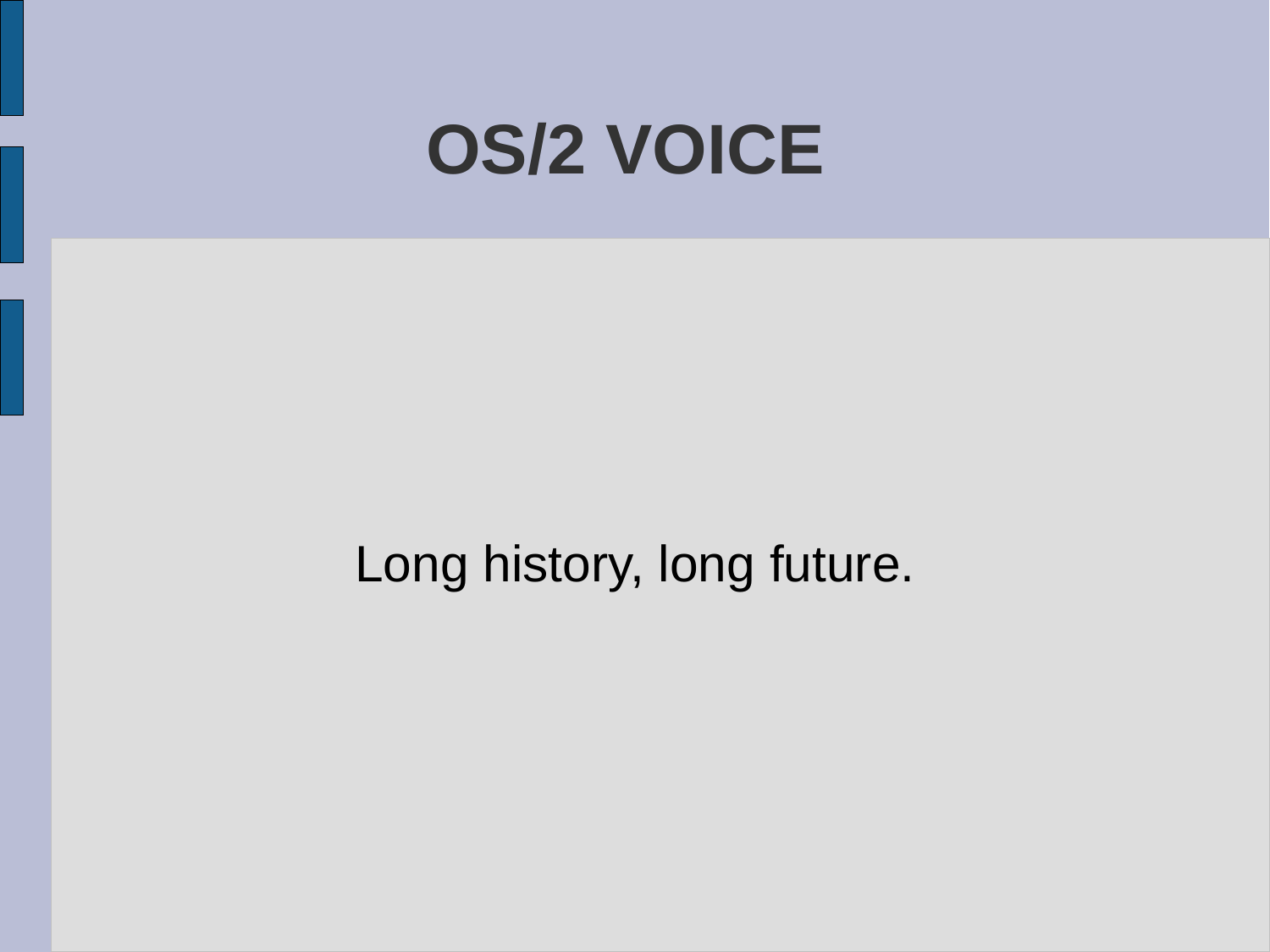# **Roderick Klein**

- Used OS/2 since 1996
- Worked at Mensys B.V. from 2001/2014.
- Organized several Warpstocks Europe, provided OS/2 support.
- Worked on lot of topics related to eComStation:
	- Testing
	- Documentation
	- Support
	- Marketing
	- Community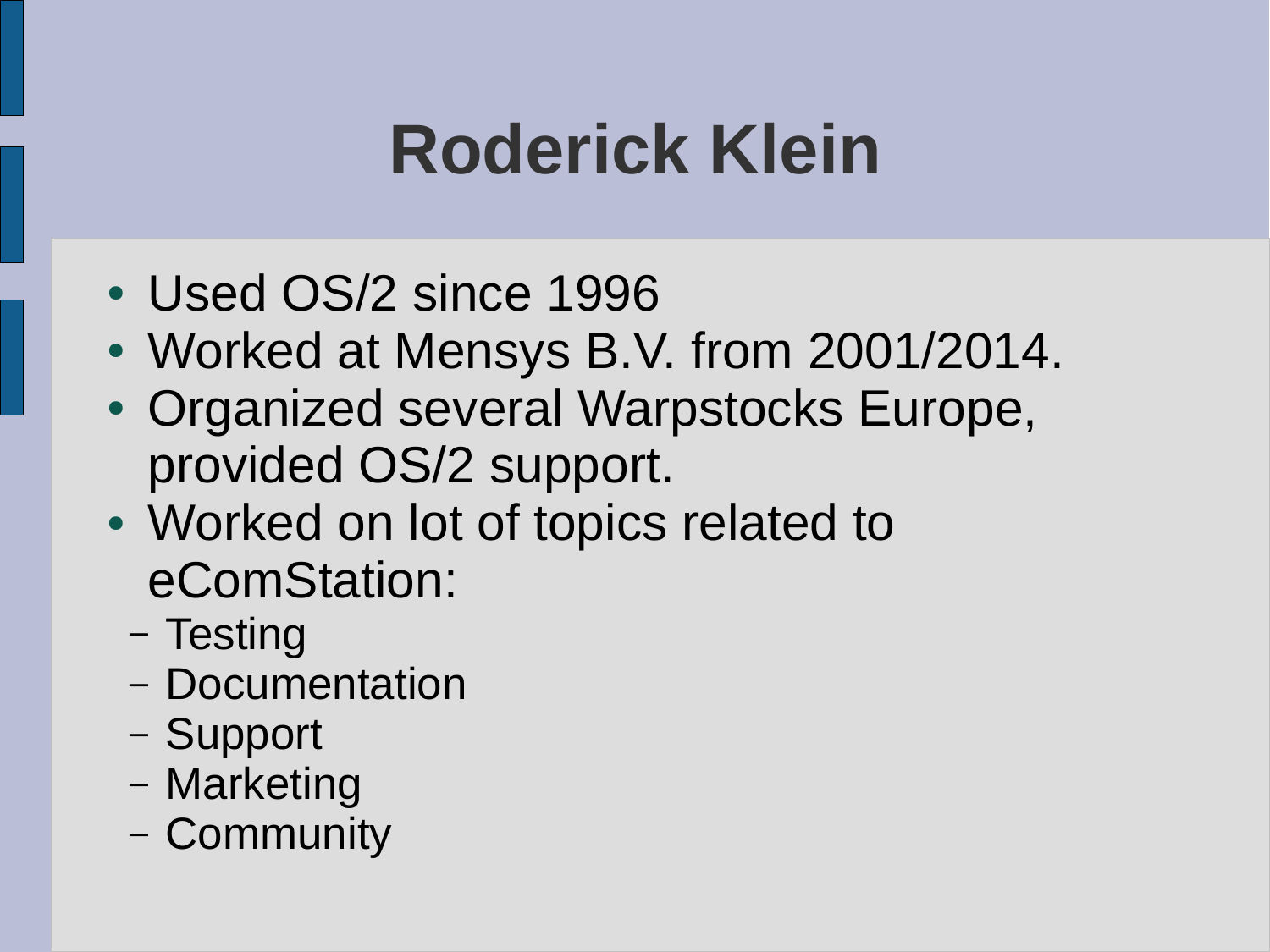# **Short history of OS/2 VOICE**

- VOICE was founded April 2, 1997
- Published the OS/2 VOICE newsletter
- Runs the OS/2 VOICE news service mailing list.
- Provided sponsorship for several open source projects.
- Purchased source code of the PMMAIL email client from BMT Micro, updated the product.
- Decline in the amount of board members (down to 3).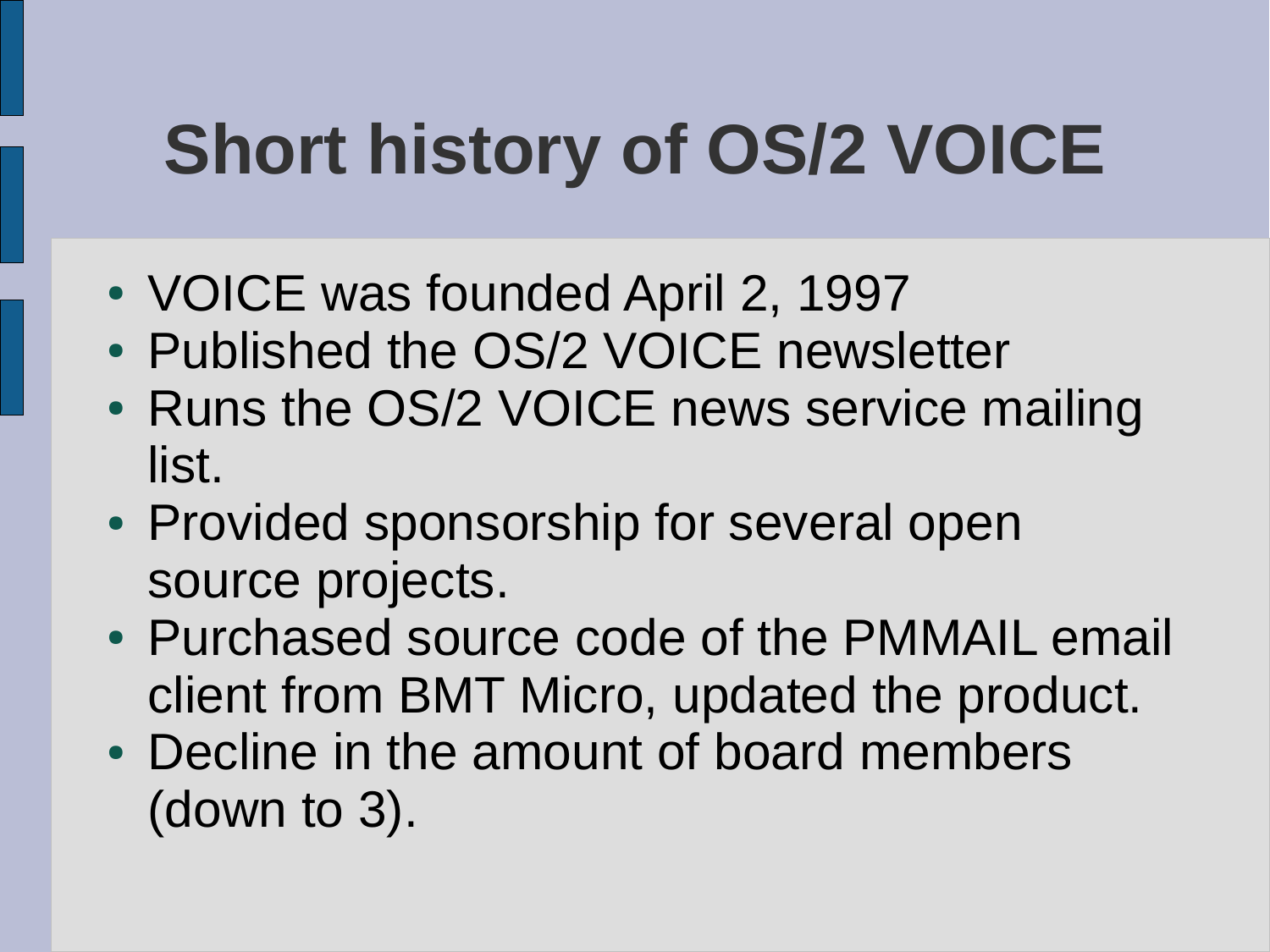#### **New 'start' for OS/2 VOICE**

- July 2014 OS/2 VOICE was turned into a Dutch OS/2 non profit organization. Canadian tax position was uncertain.
- Board expanded from to 3 to 7 board members.
- Not members anymore but donors.
- A considerable financial reserve built up over the last 10 years.
- No longer just active for just OS/2 VOICE members.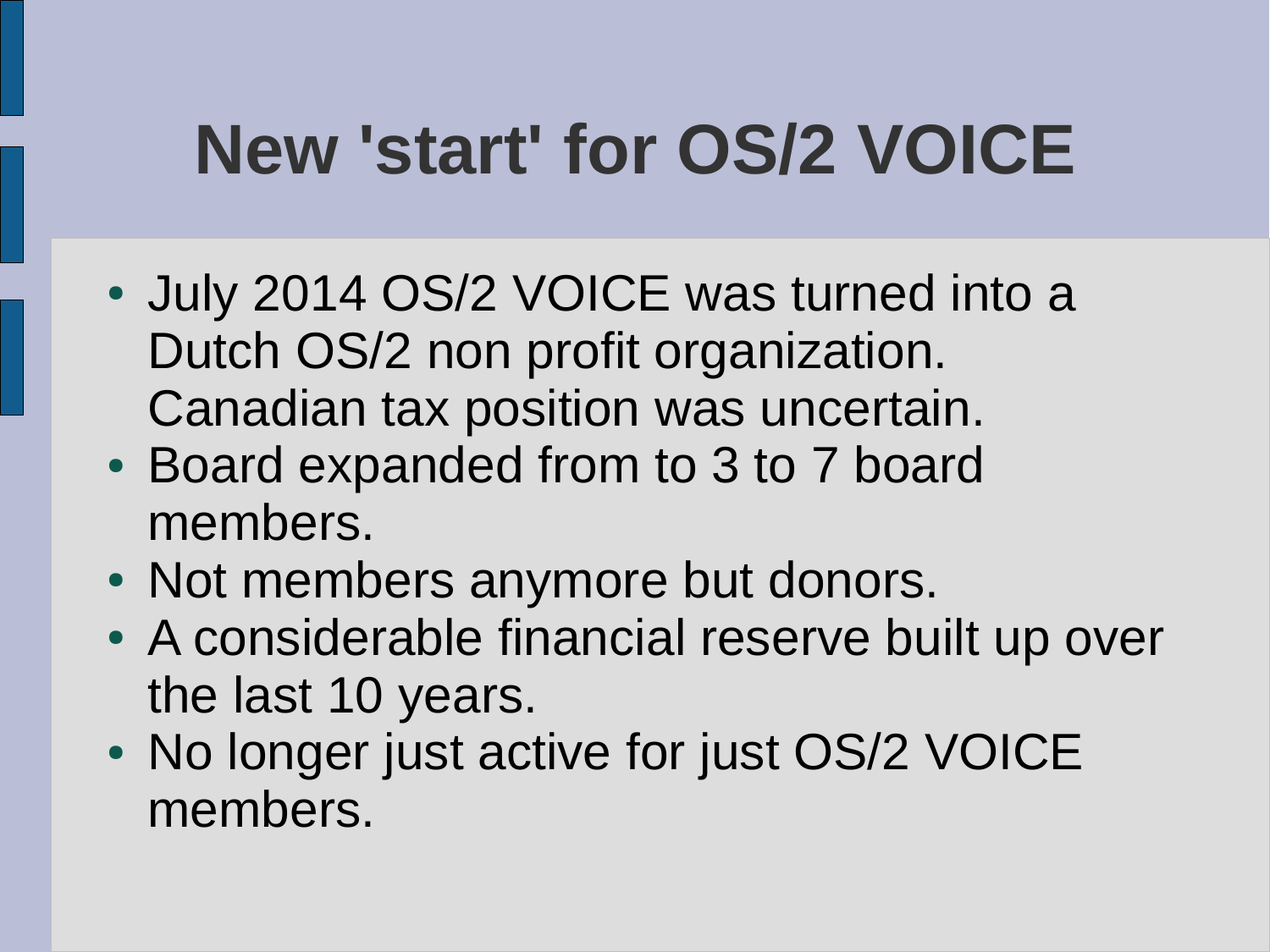# **New board OS/2 VOICE**

- Roderick Klein (President)
- Neil Waldhauer (Vice president)
- David Azarewicz (secretary)
- Keith Merrington (treasurer)
- Board members:
- Gerrit Schoenmaker
- Bjorn Rietdijk
- Stuart Updike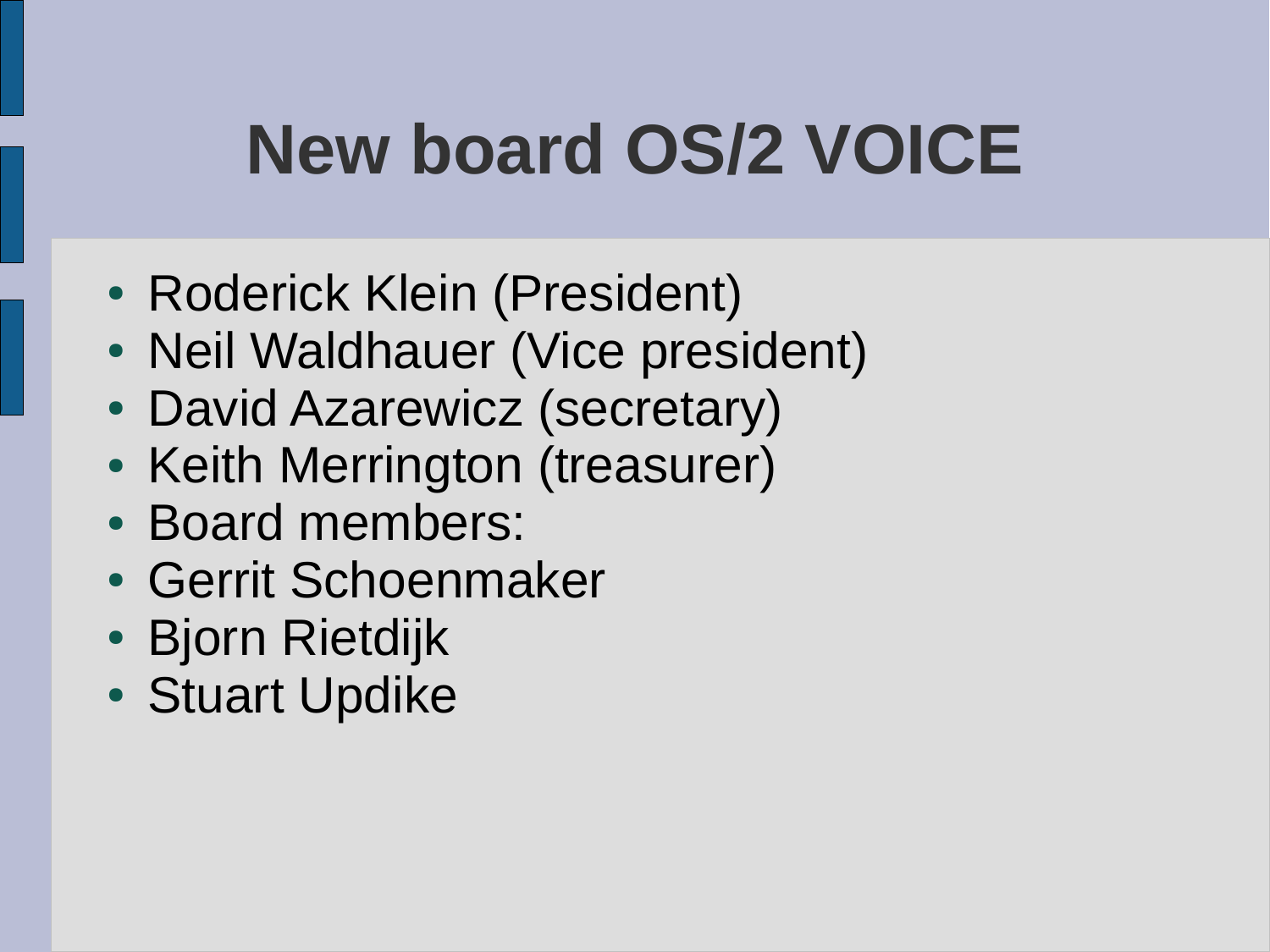### **Community**

- IRC speakups extremely successful.
- Considering IRC replacement with a VOIP client so people can talk to each other.

Netlabs:

- Still commit to OS/2
- Proposal to sponsor backup server
- Sponsor project to have new project pages.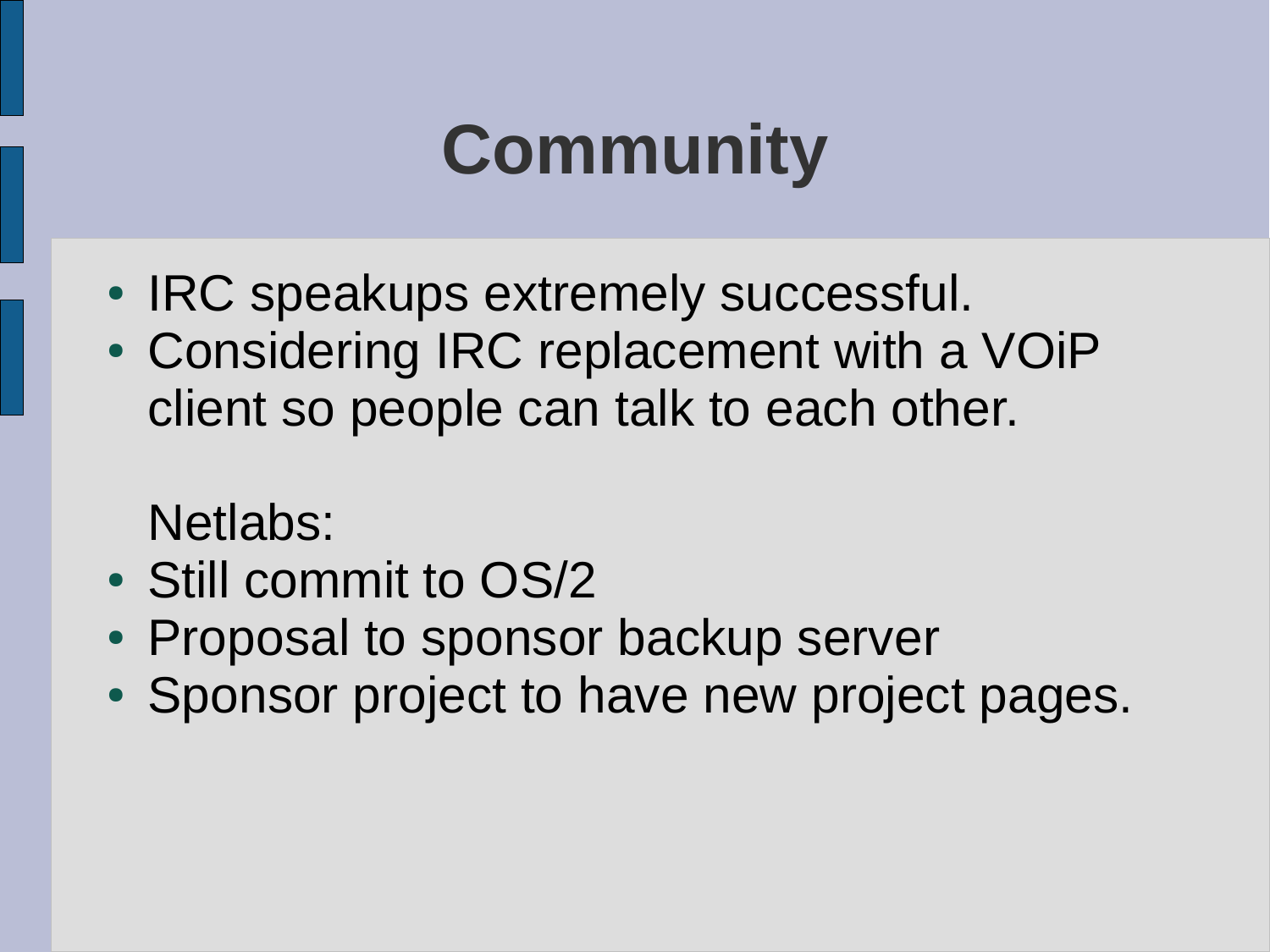# **Website of OS/2 voice**

- Reconstruction on website is being worked on by Gordon Snider and Neil Waldhauer.
- New OS/2 articles to be published (CMS system).
	- No longer a newsletter will be published. Reason is the articles bundled in a newsletter partly contributed to downwards spiral of the VOICE newsletter.
	- Now 1 article will be instantly published.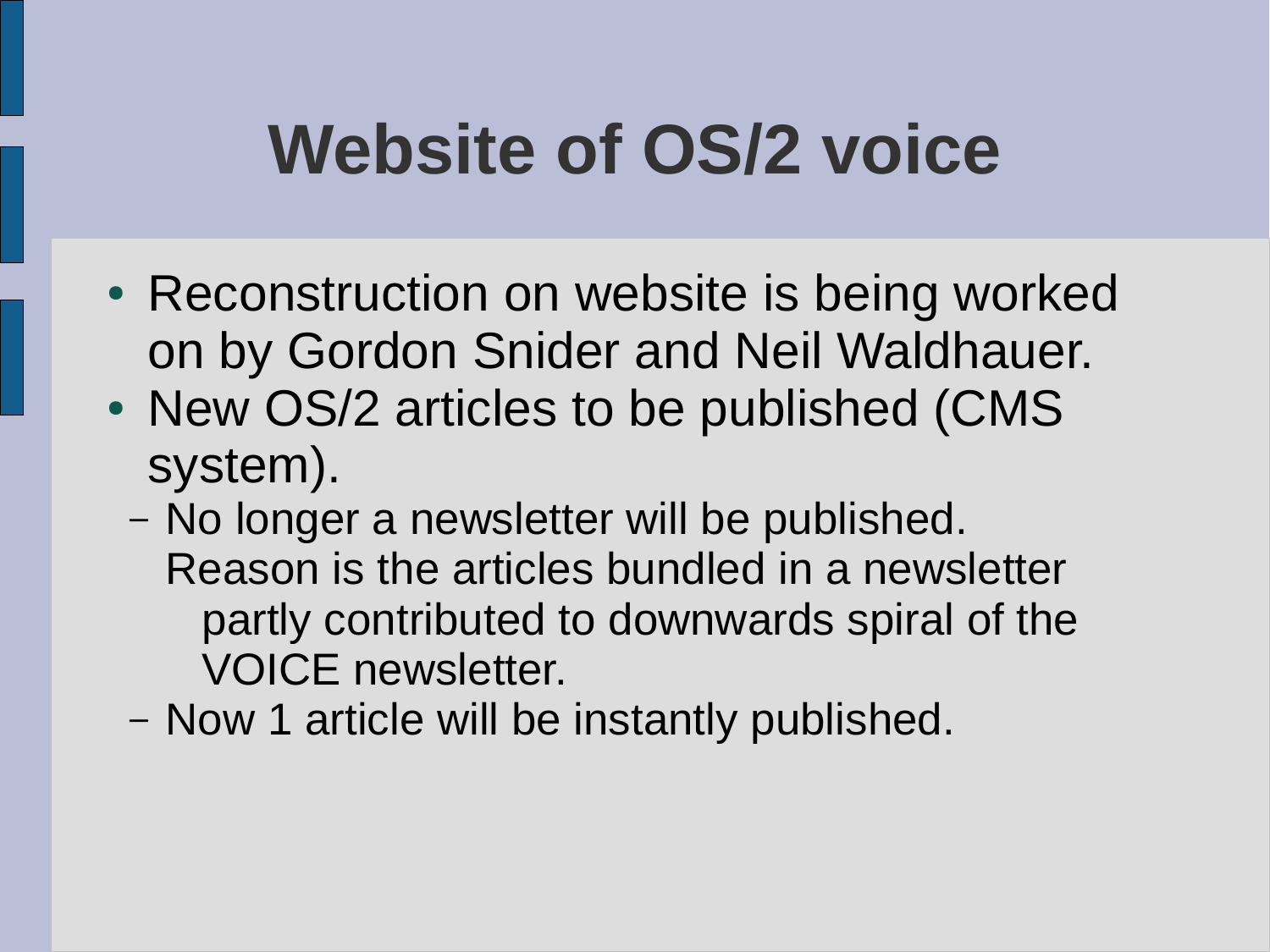#### **Warpstock Europe 2015/2016**

- Sponsored by Arca Noae LLC
- Technical support by Bankai software
	- www.bankai.nl (audio stream typo3 support)
- Warpstock Europe 2016 Cologne or Trier 21/22 May 2016.
- New CMS system for Warpstock.eu website, archive will remain up.